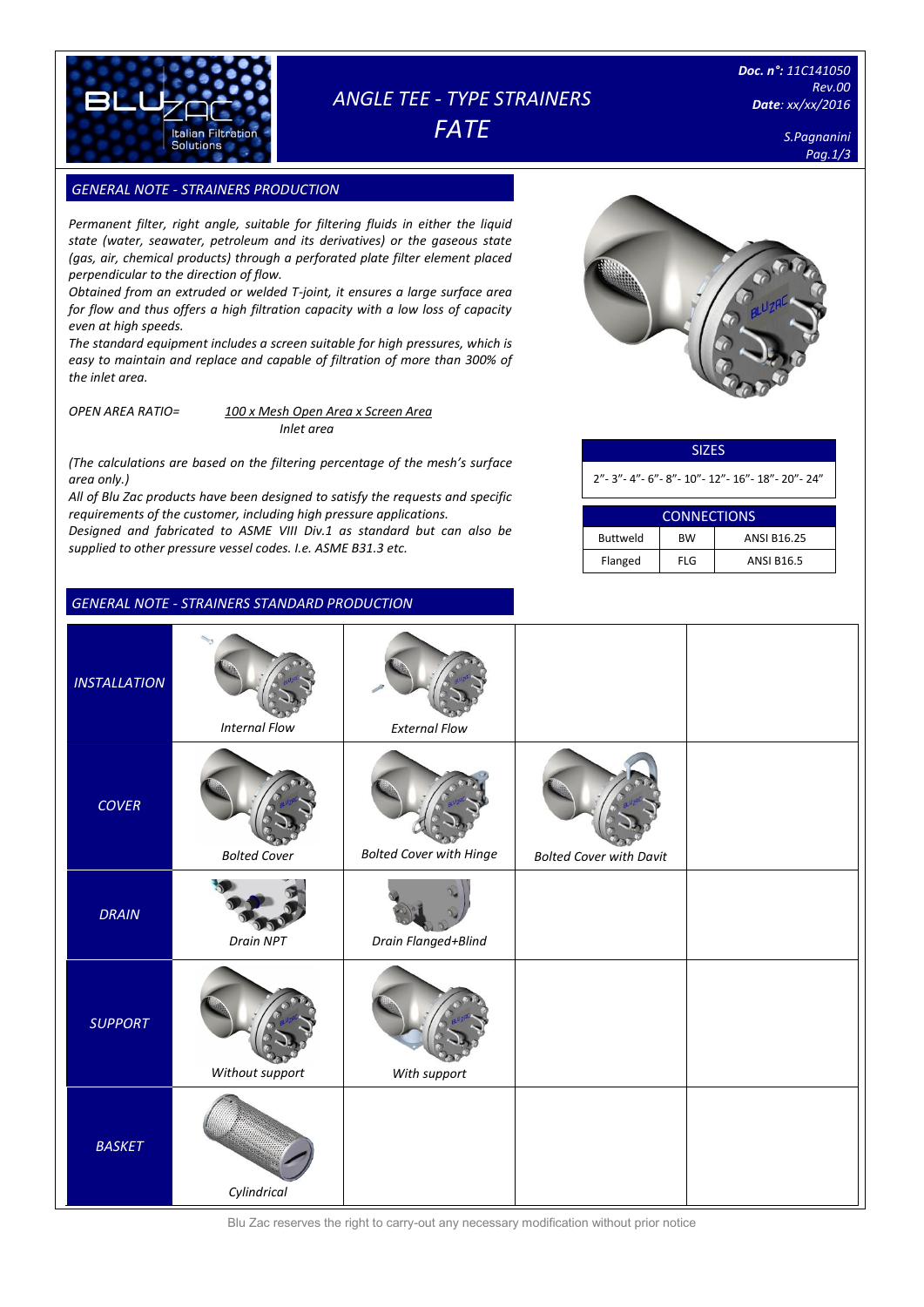## *ANGLE TEE - TYPE STRAINERS FATE*

[Digitare il testo]

**Italian Filtratio**<br>Solutions

*Doc. n°: 11C141050 Rev.00 Date: xx/xx/2016*

> *S.Pagnanini Pag.2/3*

|                             |             |                   |      |                 |            |            |            |            |            |            |            |            |                          |                          |                          |                              | ruy.z/ə                  |
|-----------------------------|-------------|-------------------|------|-----------------|------------|------------|------------|------------|------------|------------|------------|------------|--------------------------|--------------------------|--------------------------|------------------------------|--------------------------|
|                             |             |                   |      | <b>Size</b>     | 2"         | 3"         | 4"         | 5"         | 6"         | 8"         | 10"        | 12"        | 14"                      | 16"                      | 18"                      | 20"                          | 24"                      |
|                             |             |                   |      | <b>150RF</b>    | 194        | 244        | 288        | 339        | 377        | 460        | 536        | 624        | 687                      | 739                      | 828                      | 909                          | 1018                     |
|                             |             |                   |      |                 |            |            |            |            |            | 469        |            |            |                          |                          |                          |                              |                          |
|                             |             |                   |      | 300RF           | 200        | 253        | 298        | 348        | 386        |            | 552        | 640        | 703                      | 758                      | 847                      | 926                          | 1034                     |
|                             | ₿           |                   |      | 600RF           | 209        | 263        | 320        | 371        | 412        | 498        | 593        | 672        | 732                      | 796                      | 879                      | 961                          | 1076                     |
| 后后后                         |             |                   |      | 900RF           | 238        | 282        | 333        | 383        | 434        | 526        | 625        | 716        | 779                      | 834                      | 923                      | 1018                         | 1165                     |
|                             |             |                   |      | 1500RF          | 238        | 298        | 342        | 412        | 466        | 577        | 694        | 799        | 865                      | 930                      | 1022                     | 1126                         | 1279                     |
| S                           |             |                   | S    | 2500RF          | 263        | 349        | 409        | 485        | 568        | 682        | 860        | 980        | $\overline{\phantom{a}}$ | $\overline{\phantom{a}}$ | $\overline{\phantom{a}}$ | $\overline{\phantom{a}}$     | $\overline{\phantom{a}}$ |
| H                           | H1          |                   | (mm) | 150RJ           | 198        | 249        | 293        | 344        | 382        | 464        | 540        | 629        | 692                      | 744                      | 832                      | 913                          | 1023                     |
|                             |             |                   |      | 300RJ           | 206        | 260        | 304        | 355        | 393        | 475        | 558        | 647        | 709                      | 764                      | 853                      | 934                          | 1044                     |
|                             |             |                   |      | 600RJ           | 211        | 265        | 322        | 372        | 413        | 499        | 594        | 674        | 733                      | 798                      | 880                      | 964                          | 1080                     |
|                             |             |                   |      | 900RJ           | 240        | 284        | 334        | 385        | 436        | 528        | 626        | 718        | 784                      | 839                      | 929                      | 1024                         | 1174                     |
| Α                           |             |                   |      | 1500RJ          | 240        | 299        | 344        | 414        | 469        | 582        | 699        | 807        | 874                      | 941                      | 1033                     | 1137                         | 1293                     |
|                             |             |                   |      | 2500RJ          | 265        | 352        | 414        | 491        | 574        | 690        | 871        | 991        | $\overline{\phantom{a}}$ | $\overline{\phantom{a}}$ | $\overline{\phantom{a}}$ | $\qquad \qquad \blacksquare$ |                          |
|                             |             |                   |      | <b>150RF</b>    | 259        | 316        | 366        | 430        | 468        | 563        | 639        | 741        | 816                      | 868                      | 969                      | 1055                         | 1173                     |
|                             | min nin nim |                   |      | 300RF           | 265        | 325        | 376        | 439        | 477        | 573        | 655        | 757        | 832                      | 887                      | 989                      | 1072                         | 1189                     |
|                             |             |                   |      | 600RF           | 275        | 335        | 398        | 462        | 503        | 601        | 696        | 788        | 861                      | 925                      | 1020                     | 1107                         | 1230                     |
|                             |             |                   |      | 900RF           | 304        | 354        | 411        | 474        | 525        | 630        | 728        | 833        | 908                      | 963                      | 1065                     | 1165                         | 1319                     |
|                             |             |                   |      | 1500RF          | 304        | 370        | 420        | 503        | 557        | 681        | 798        | 915        | 994                      | 1059                     | 1163                     | 1273                         | 1433                     |
| SF                          |             |                   | SF   | 2500RF          | 329        | 421        | 487        | 576        | 658        | 786        | 963        | 1096       | $\Box$                   | $\blacksquare$           | $\Box$                   | $\blacksquare$               | $\overline{\phantom{a}}$ |
|                             |             |                   | (mm) | 150RJ           | 264        | 321        | 371        | 435        | 473        | 568        | 644        | 745        | 821                      | 873                      | 974                      | 1060                         | 1178                     |
|                             |             |                   |      | 300RJ           | 272        | 332        | 382        | 446        | 484        | 579        | 661        | 763        | 838                      | 893                      | 995                      | 1080                         | 1198                     |
|                             |             |                   |      | 600RJ           | 276        | 336        | 400        | 463        | 504        | 603        | 698        | 790        | 862                      | 927                      | 1022                     | 1111                         | 1235                     |
|                             |             |                   |      | 900RJ           | 305        | 355        | 412        | 476        | 527        | 631        | 730        | 834        | 913                      | 968                      | 1071                     | 1171                         | 1328                     |
|                             |             |                   |      | 1500RJ          | 305        | 371        | 422        | 504        | 560        | 685        | 803        | 923        | 1003                     | 1070                     | 1174                     | 1284                         | 1447                     |
|                             |             |                   |      | 2500RJ          | 330        | 424        | 492        | 582        | 665        | 793        | 974        | 1107       | $\Box$                   | $\blacksquare$           | $\blacksquare$           | $\overline{\phantom{a}}$     | $\overline{\phantom{a}}$ |
|                             |             |                   |      | <b>150RF</b>    | 130        | 158        | 183        | 215        | 234        | 282        | 320        | 370        | 408                      | 434                      | 485                      | 528                          | 586                      |
|                             |             |                   |      | 300RF           | 136        | 167        | 193        | 224        | 243        | 291        | 336        | 386        | 424                      | 453                      | 504                      | 545                          | 602                      |
|                             |             |                   |      | 600RF           | 145        | 177        | 215        | 247        | 269        | 320        | 377        | 418        | 453                      | 491                      | 536                      | 580                          | 644                      |
|                             |             |                   |      | 900RF           | 174        | 196        | 228        | 259        | 291        | 348        | 409        | 462        | 500                      | 529                      | 580                      | 637                          | 733                      |
|                             |             |                   |      | 1500RF          | 174        | 212        | 237        | 288        | 323        | 399        | 478        | 545        | 586                      | 625                      | 679                      | 745                          | 847                      |
|                             |             |                   | А    | 2500RF          | 199        | 263        | 304        | 361        | 425        | 504        | 644        | 726        | $\blacksquare$           | $\overline{\phantom{a}}$ | $\overline{\phantom{a}}$ | $\overline{\phantom{a}}$     | $\equiv$                 |
|                             |             |                   | (mm) | 150RJ           | 134        | 163        | 188        | 220        | 239        | 286        | 324        | 375        | 413                      | 439                      | 489                      | 532                          | 591                      |
|                             |             |                   |      | 300RJ           | 142        | 174        | 199        | 231        | 250        | 297        | 342        | 393        | 430                      | 459                      | 510                      | 553                          | 612                      |
|                             |             |                   |      | 600RJ           | 147        | 179        | 217        | 248        | 270        | 321        | 378        | 420        | 454                      | 493                      | 537                      | 583                          | 648                      |
|                             |             |                   |      | 900RJ           | 176        | 198        | 229        | 261        | 293        | 350        | 410        | 464        | 505                      | 534                      | 586                      | 643                          | 742                      |
|                             |             |                   |      | 1500RJ          | 176        | 213        | 239        | 290        | 326        | 404        | 483        | 553        | 595                      | 636                      | 690                      | 756                          | 861                      |
|                             |             |                   |      | 2500RJ          | 201        | 266        | 309        | 367        | 431        | 512        | 655        | 737        | $\overline{\phantom{a}}$ | $\overline{\phantom{a}}$ | $\overline{\phantom{a}}$ | $\overline{\phantom{a}}$     | $\overline{\phantom{a}}$ |
|                             |             |                   |      | <b>150RF</b>    | 216        | 271        | 316        | 366        | 406        | 492        | 569        | 660        | 726                      | 779                      | 871                      | 955                          | 1070                     |
|                             |             |                   |      | 300RF           | 226        | 285        | 333        | 387        | 427        | 514        | 603        | 695        | 760                      | 819                      | 911                      | 993                          | 1108                     |
|                             |             |                   |      | 600RF           | 245        | 305        | 368        | 425        | 470        | 563        | 666        | 748        | 811                      | 882                      | 971                      | 1060                         | 1187                     |
| <b>DIMENSION TOLLERANCE</b> |             |                   |      | 900RF           | 280        | 330        | 387        | 444        | 500        | 600        | 704        | 806        | 875                      | 933                      | 1035                     | 1136                         | 1314                     |
|                             |             | <b>DIMENSION*</b> |      | 1500RF          | 286        | 356        | 406        | 495        | 558        | 679        | 812        | 933        | 1008                     | 1086                     | 1194                     | 1314                         | 1492                     |
| <b>SIZE TEE</b>             |             |                   | н    | 2500RF          | 324        | 425        | 495        | 587        | 685        | 819        | 1035       | 1174       | $\overline{\phantom{a}}$ | $\overline{\phantom{a}}$ | $\overline{\phantom{a}}$ | $\overline{\phantom{a}}$     | ۰.                       |
|                             | S           | SF&A<br>H & H1    | (mm) | 150RJ           | 226        | 281        | 325        | 376        | 415        | 501        | 579        | 669        | 735                      | 789                      | 880                      | 964                          | 1079                     |
|                             |             |                   |      | 300RJ           | 238        | 298        | 346        | 400        | 439        | 526        | 615        | 707        | 773                      | 831                      | 923                      | 1009                         | 1127                     |
| 1/2" to 2.1/2"              | ± 3,2       | ± 5               |      | 600RJ           | 248        | 308        | 371        | 428        | 473        | 566        | 669        | 751        | 814                      | 885                      | 974                      | 1066                         | 1197                     |
| 3" to 4"                    | ± 3,2       | ± 5               |      |                 |            |            |            |            |            |            |            |            |                          |                          |                          | 1149                         |                          |
| 6" to 8"                    | ± 3,2       | ± 5               |      | 900RJ<br>1500RJ | 283<br>289 | 333<br>359 | 390<br>409 | 447<br>498 | 503<br>565 | 603<br>688 | 707<br>822 | 809<br>949 | 884<br>1027              | 943<br>1108              | 1047<br>1216             | 1336                         | 1333                     |
| 10" to 18"                  | ± 4,6       | ±7                |      |                 | 327        |            |            |            |            |            |            |            |                          |                          |                          |                              | 1520                     |
| 20" to 24"                  | ± 4,6       | ±7                |      | 2500RJ          |            | 431        | 504        | 599        | 698        | 835        | 1057       | 1196       | $\Box$                   | $\blacksquare$           | $\overline{\phantom{a}}$ | $\overline{\phantom{a}}$     | $\overline{\phantom{a}}$ |
| 26" to 30"                  |             |                   |      | <b>150RF</b>    | 528        | 641        | 742        | 869        | 945        | 1136       | 1288       | 1491       | 1642                     | 1746                     | 1948                     | 2120                         | 2355                     |
|                             | ± 6         | ± 8               |      | 300RF           | 543        | 663        | 764        | 891        | 967        | 1158       | 1323       | 1526       | 1676                     | 1787                     | 1990                     | 2161                         | 2396                     |
| 32" to 48"<br>± 9,6<br>± 12 |             |                   | Н1   | 600RF           | 553        | 673        | 799        | 926        | 1009       | 1206       | 1396       | 1580       | 1724                     | 1853                     | 2044                     | 2221                         | 2469                     |
| *S, SF, A, H and H1         |             |                   | (mm) | 900RF           | 611        | 711        | 825        | 952        | 1053       | 1263       | 1459       | 1668       | 1826                     | 1936                     | 2142                     | 2342                         | 2657                     |
| are in millimeters (mm)     |             |                   |      | 1500RF          | 610        | 743        | 844        | 1009       | 1120       | 1371       | 1605       | 1846       | 2007                     | 2139                     | 2349                     | 2567                         | 2895                     |
|                             |             |                   |      | 2500RF          | 661        | 847        | 984        | 1164       | 1329       | 1587       | 1948       | 2215       | $\Box$                   | $\Box$                   | $\blacksquare$           | $\blacksquare$               | $\sim$                   |

Blu Zac reserves the right to carry-out any necessary modification without prior notice